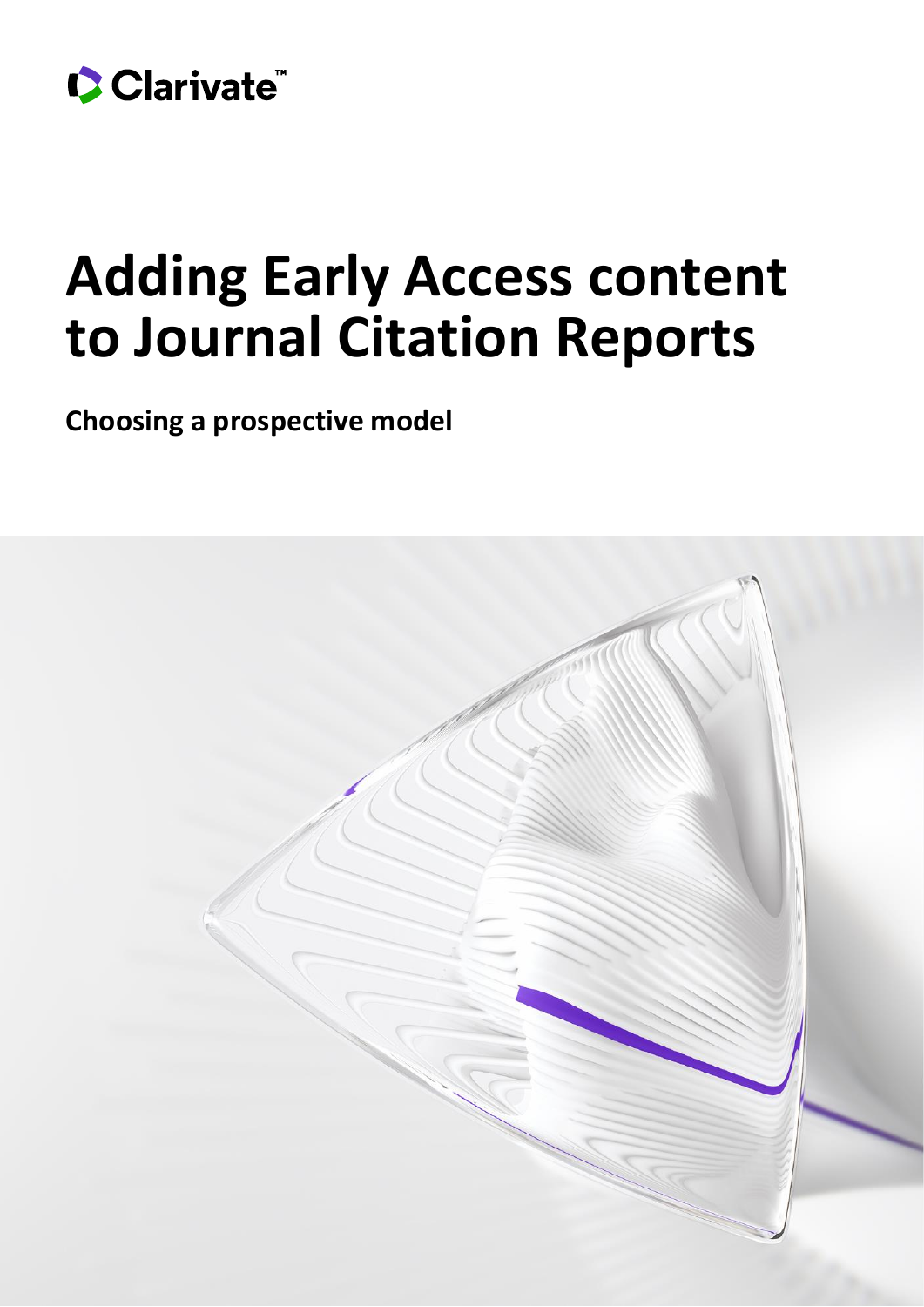**Continuing our discussion of Early Access (EA) content and its planned appearance in the Journal Citation Reports (JCR)™, here we explain why we have chosen a phased, prospective approach to introduce EA content into the JCR**.

Across the past three years, Clarivate has been expanding the number of publishers who provide content to the Web of Science™ as soon as the Version of Record is published online, before it is given a final volume-year and page assignment. This 'Early Access' (EA) content – now indexed for over 6,000 journals – allows for a more rapid discovery of scholarly articles. When the 2019 JCR data set was completed, we announced our plan to include EA content in the 2020 data year of the JCR, followed by a description of how this content would be incorporated (see the series here: **<https://clarivate.com/webofsciencegroup/tag/early-access/>**).

The growing volume of citations to EA content demonstrates that these materials are fully acknowledged by the scholarly community as part of the published literature. Now that a large volume of this content is indexed in the Web of Science, it is necessary to incorporate it into the journal citation network and journal performance metrics in the JCR. The question has been how?

Our principal concern in introducing EA content to the JCR is to ensure that the effect of EA content would be based only on how it contributes to the citation network, not on whether the journal produced EA content at all or on when the journal or publisher was added to our EA indexing.

Not all journals publish EA content. Print-only content has always had only one publication date: the cover date of the issue. Many electronic-only journals publish content continuously; these also have only one publication date. The complexity of the current environment arises when journals publish Version of Record content online as EA, followed by later assignment to a volume-issue-page. As a result, two distinct dates are associated with the article – an 'EA date' marking the first availability and a 'publication date' tied to a volume-issue-page assignment. Items where the EA date and the publication date fall in different calendar years present a challenge to the calculation of the JCR metrics: should these articles be considered in the count of items published in their EA year, or the count of items published in their publication year?

When changing the policy for the JCR to include content upon first publication, we modeled the possible effects using a Web of Science data set, and fully examined two options:

# **Option 1: Retroactive model**

In the 2020 JCR data (2021 release), this model would include all indexed EA content according to the EA date. All items indexed as EA in 2017-2020 would be assigned in the JCR according to their EA year.

# **Effect on Journal Impact Factor (JIF)™ denominator**

EA content indexed prior to 2020 may have already appeared in the JCR according to the year of its publication date. Application of the retroactive model would move indexed EA content from one year to another in the JCR item counts in cases where the EA data and publication date are in different calendar years. Data in prior years' published JCR would not be changed; thus, for example, an article with an EA date of 2018 and a publication date of 2019 would appear as 2019 content in the 2019 JCR data (according to its publication date), but as a 2018 item in the upcoming 2020 JCR data (according to its EA date).

Since both 2018 and 2019 items are part of the 2020 JIF denominator, a 2019 to 2018 shift would have no net effect on the 2020 JIF. However, an article that was indexed as EA content in 2019 but published in a 2020 issue would be more problematic. The 2019 JCR data did not count this article as published in 2019; however, when the 2020 JCR data are extracted, this article would move directly to the 2020 JIF denominator, counted as a 2019 EA article.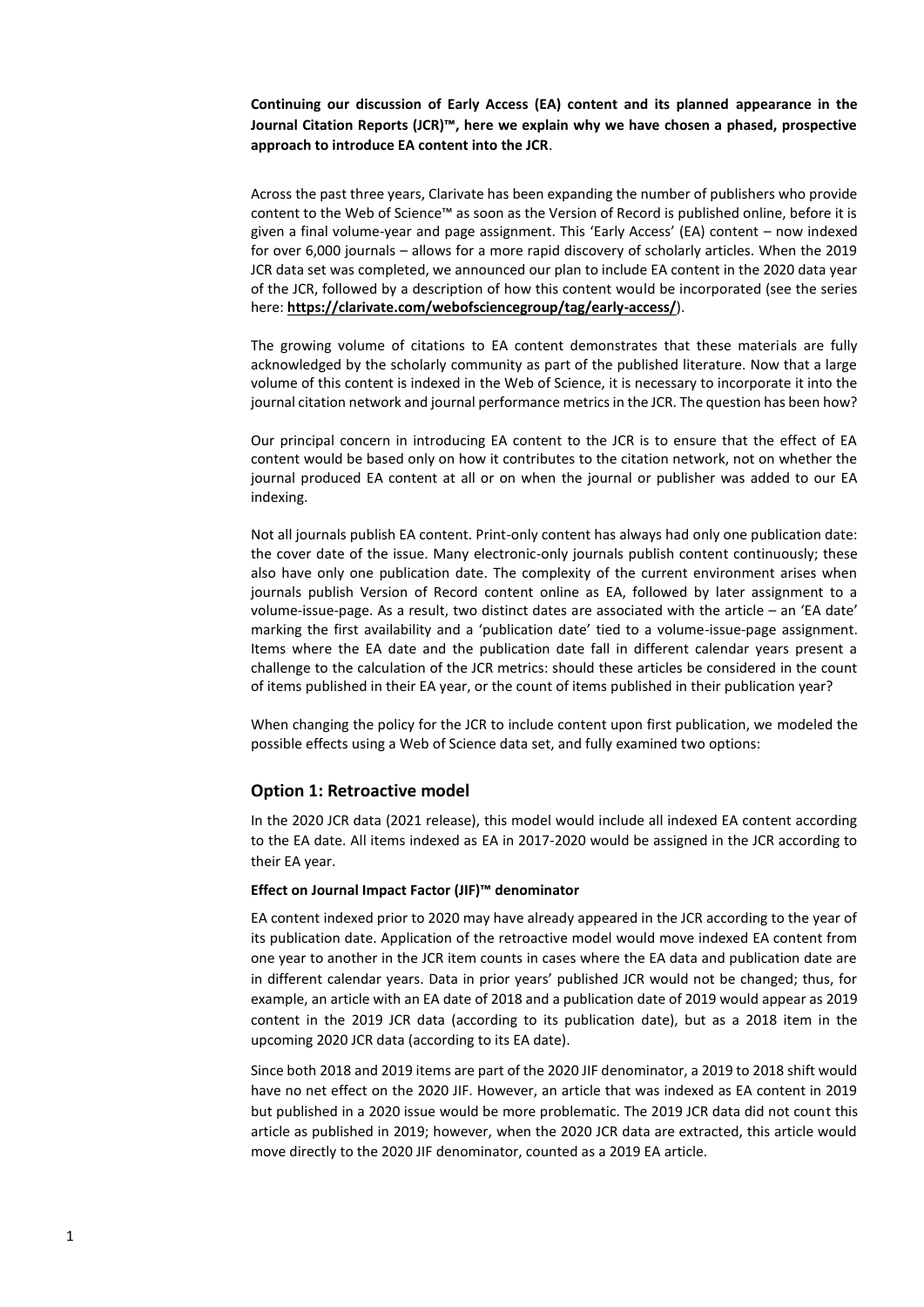The net effect would be to increase the JIF denominator counts for journals that were included in the Clarivate EA indexing program in 2018 or 2019, without affecting the JIF denominator counts of journals that we did not add to EA indexing until 2020.

## **Effect on JIF numerator**

Moving items out of the 2020 publication year in the JCR according to a 2018 or 2019 EA date would also preclude the cited references in these items from appearing in the journal citation network. EA items from 2018 or 2019 with a final publication year of 2020 did not have their cited references extracted for any prior JCR. In a retroactive model, these items would also be excluded from the count of cited references in the JCR 2020 data – effectively erasing their participation in the journal's citation landscape.

Items that were indexed as EA in 2020 and are published in a 2021 volume – or are not yet published – would now contribute cited references to the 2020 JCR data analysis. This adds a new population of citations to the JCR calculation and will increase the total number of items and citations contributing to the 2020 JIF numerator of most or all journals in the JCR regardless of whether they themselves publish EA content that is already indexed in the Web of Science.

| <b>Citing Year</b> | <b>Cited Record Year(s)</b> |                         | <b>JIF Numerator</b> | <b>Citable Item</b> |                         | <b>JIF Denominator</b> |
|--------------------|-----------------------------|-------------------------|----------------------|---------------------|-------------------------|------------------------|
|                    | <b>EA Year</b>              | <b>Publication Year</b> |                      | <b>EA Year</b>      | <b>Publication Year</b> |                        |
| 2020               | 2020                        | 2021                    | <b>No</b>            | 2020                | 2021                    | No                     |
| 2020               | 2019                        | 2020                    | Yes                  | 2019                | 2020                    | Yes                    |
| 2020               | 2018                        | 2019                    | Yes                  | 2018                | 2019                    | Yes                    |
| 2020               | 2017                        | 2018                    | No                   | 2017                | 2018                    | No                     |

#### Retroactive 2020 JCR data (2021 release)

# **Option 2: Prospective model**

From 2020 onward, EA items will be counted according to their EA date. In the 2020 JCR data, this model would consider any content with an EA date of 2020 to be part of the 2020 published literature, just as it would be in the retroactive model. However, under the prospective model, items with an EA date *prior* to 2020 would continue to be counted according to the publication date so that their assignment to a year in the JCR would not change. EA content indexed in 2020 and in all future years will be counted according to the EA date.

#### **Effect on JIF denominator**

This allows EA content indexed earlier than 2020 to move into and through the JCR according to the policy that was in place when it was indexed. All 2020 EA items will contribute their cited referencesto one JIF numerator, then it will be counted in two additional years' JIF denominators. These items will then be counted the same way as content – whether print or electronic – that has only one publication date.

To revisit the examples: an article published as EA in 2018 and assigned to a 2019 issue would have appeared in the 2019 JCR as part of the 2019 item count, that is, the Immediacy Index denominator. The item would remain part of the 2019 item count in the 2020 JCR data, and in the 2021 JCR data. The item would count in one year of the Immediacy Index denominator, and for two years in the JIF denominator, a standard progression through the JCR metrics.

Unlike in the retroactive model, in the prospective model, an article that was indexed as EA content in 2019 and published in a 2020 issue would not move directly to the 2020 JIF denominator. It would count as a 2020 item in the 2020 JCR data and move to the JIF denominator in 2021 JIF and 2022 JIF. At the time this EA item was indexed, JCR policy defined it as a 2020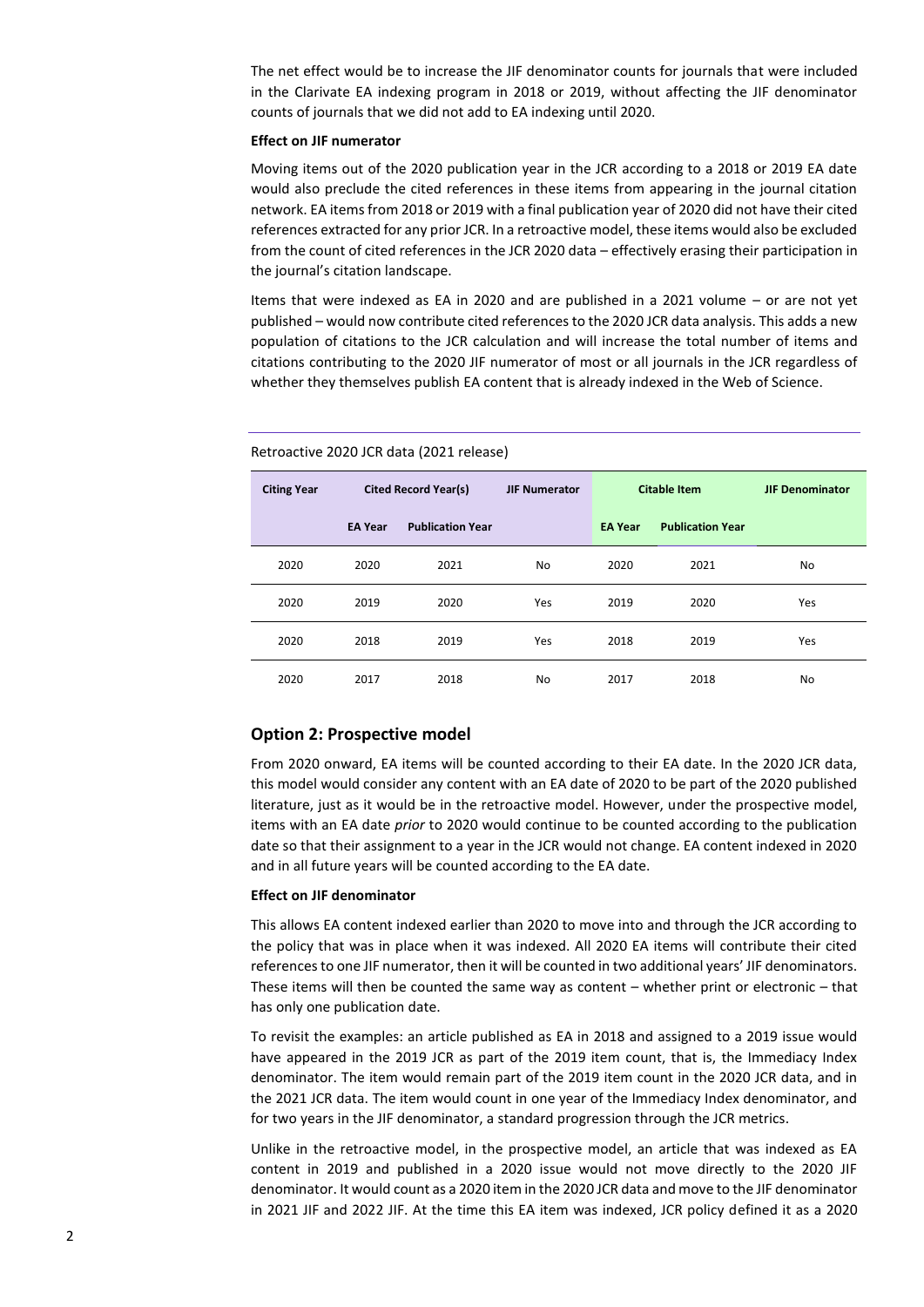publication. Rather than apply a policy change retroactively, this item would remain assigned as a 2020 publication for all upcoming JCR data sets.

#### **Effect on JIF numerator**

Items that were indexed as EA in 2020 and are published in a 2021 volume – or are not yet published – would contribute cited references to the JCR analysis in the same manner as the retroactive model. However, no items with EA 2018 or 2019 dates and a 2020 publication year would have their references removed from the JCR 2020 analysis.

#### Prospective 2020 JCR data (2021 release)

| <b>Citing Year</b> | <b>Cited Record Year(s)</b> |                         | <b>JIF Numerator</b> | <b>Citable Item</b> |                         | <b>JIF Denominator</b> |
|--------------------|-----------------------------|-------------------------|----------------------|---------------------|-------------------------|------------------------|
|                    | <b>EA Year</b>              | <b>Publication Year</b> |                      | <b>EA Year</b>      | <b>Publication Year</b> |                        |
| 2020               | 2020                        | 2021                    | No                   | 2020                | 2021                    | No                     |
| 2020               | 2019                        | 2020                    | No                   | 2019                | 2020                    | No                     |
| 2020               | 2018                        | 2019                    | Yes                  | 2018                | 2019                    | Yes                    |
| 2020               | 2017                        | 2018                    | Yes                  | 2017                | 2018                    | Yes                    |

# **Choosing a policy**

The retroactive model has the advantage of immediately moving to a single policy for how all content in the Web of Science will appear in the JCR. Because the retroactive approach adds the cited references from 2020 EA content to the JIF numerator, all journals could potentially see an increase in citations, whether or not they publish EA content and independently of when their EA content started being indexed by Clarivate.

Although at first glance this approach seems both simple and equitable, some scrutiny reveals problems. Journals whose 2018 or 2019 EA content was indexed by Clarivate will see articles change their year assignment in the 2020 JCR data. This will increase the JIF denominator for journals that provided EA content from 2019 and will increase the JIF denominator even further for journals that provided EA content from 2018. Since EA items were not counted at the time of their initial EA indexing, they would be added directly to the JIF denominator in the 2020 JCR data. Only journals that had EA content indexed from 2018 or 2019 would be affected.

We have chosen to implement the prospective model as the retroactive model would create two populations of journals that are differentially affected based only on when Clarivate began accepting their EA content, not on any change in the citation or publication dynamics of the journal itself. Imposing a counting disadvantage on a subset of journals while providing a citation benefit to all would be a poor approach.

The prospective model will take several years to complete the incorporation of EA into the JCR metrics, during which time using the Web of Science to identify the components of the JIF itself will be more complex. In the Web of Science, EA date is used to search, refine and analyze results, although publication date is available in article full records and in data exports. Although the JCR will only mirror this for 2020 and on-going data, the transparent JIF data and links from the JCR to the Web of Science will allow users to explore and validate the article-level contributions to the JIF calculation. The prospective model will increase the net number of cited references in the JCR 2020 data, leading to a broadly distributed increase in JIF numerators. EA articles generally contain more citations to the JIF years when their references are counted according to their EA year, so as we continue to include EA content, there will be an ongoing advantage to citation counts.